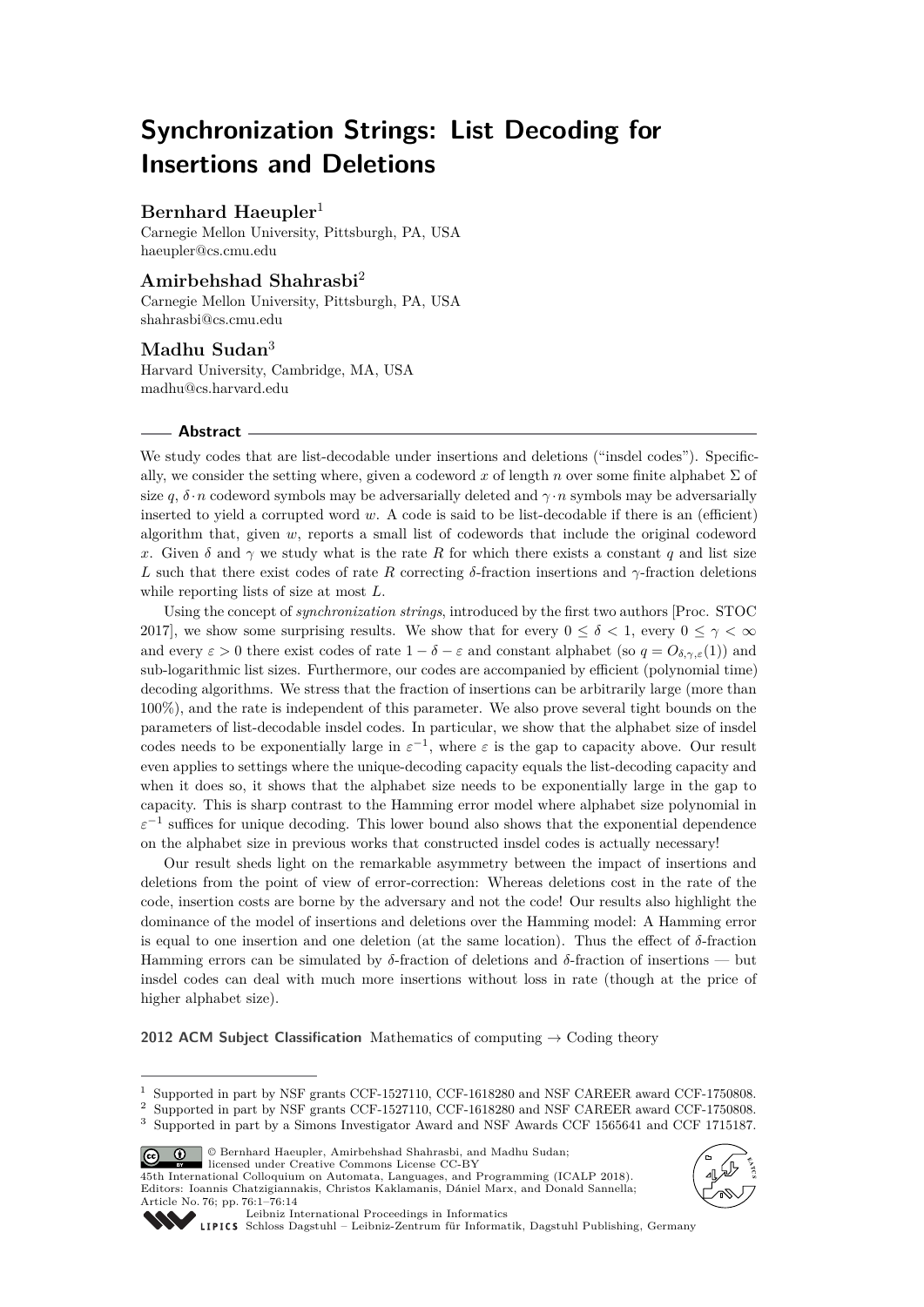#### **76:2 Synchronization Strings: List Decoding for Insertions and Deletions**

**Keywords and phrases** List Decoding, Insertions and Deletions, Synchronization Strings

**Digital Object Identifier** [10.4230/LIPIcs.ICALP.2018.76](http://dx.doi.org/10.4230/LIPIcs.ICALP.2018.76)

**Related Version** An extended version of this article is available at [https://arxiv.org/pdf/](https://arxiv.org/pdf/1802.08663.pdf) [1802.08663.pdf](https://arxiv.org/pdf/1802.08663.pdf).

### **1 Introduction**

We study the complexity of "insdel coding", i.e., codes designed to recover from insertion and deletion of characters, under the model of "list-decoding", i.e., when the decoding algorithm is allowed to report a (short) list of potential codewords that is guaranteed to include the transmitted word if the number of errors is small enough. Recent work by the first two authors and collaborators [\[12\]](#page-12-0) has shown major progress leading to tight, or nearly tight, bounds on central parameters of codes (with efficient encoding and decoding algorithms as well) under the setting of *unique* decoding. However the list-decoding versions of these questions were not explored previously. Our work complements the previous studies by exploring list-decoding. In the process our results also reveal some striking features of the insdel coding problem that were not exposed by previous works. To explain some of this, we introduce our model and lay out some of the context below.

# **1.1 Insdel Coding and List Decoding**

We use the phrase "insdel coding" to describe the study of codes that are aimed to recover from *insertions* and *deletions*. The principal question we ask is "what is the *rate* of a code that can recover from  $\gamma$  fraction insertions and  $\delta$  fraction deletions over a sufficiently large alphabet?". Once the answer to this question is determined we ask how small an alphabet suffices to achieve this rate. We define the terms "rate", "alphabet", and "recovery" below.

An insdel *encoder* over alphabet  $\Sigma$  of block length *n* is an injective function  $E: \Sigma^k \to \Sigma^n$ . The associated "code" is the image of the function *C*. The rate of a code is the ratio *k/n*. We say that an insdel code *C* is  $(\gamma, \delta, L(n))$ -list-decodable if there exists a function  $D: \Sigma^* \to 2^C$ such that  $|D(w)| \le L(n)$  for every  $w \in \Sigma^*$  and for every codeword  $x \in C$  and every word *w* obtained from *x* be  $\delta \cdot n$  deletions of characters in *x* followed by  $\gamma \cdot n$  insertions, it is the case that  $x \in D(w)$ . In other words the list-decoder *D* outputs a list of at most  $L(n)$  codewords that is guaranteed to include the transmitted word *x* if the received word *w* is obtained from *x* by at most *δ*-fraction deletions and *γ*-fraction insertions. Our primary quest in this paper is the largest rate *R* for which there exists an alphabet of size  $q \triangleq |\Sigma|$  and an infinite family of insdel codes of rate at least R, that are  $(\gamma, \delta, L(n))$ -list-decodable. Of course we are interested in results where  $L(n)$  is very slowly growing with *n* (if at all). In all results below we get  $L(n)$  which is polynomially large in terms of *n*. Furthermore, when a given rate is achievable we seek codes with efficient encoder and decoder (i.e., the functions *E* and *D* are polynomial time computable). Finally we also explore the dependence of the rate on the alphabet size (or vice versa).

**Previous Work.** Insdel coding was first studied by Levenshtein [\[18\]](#page-13-1) and since then many bounds and constructions for such codes have been given. With respect to unique decoding, Schulman and Zuckerman [\[21\]](#page-13-2) gave the first construction of efficient insdel codes over a constant alphabet with a (small) constant relative distance and a (small) constant rate in 1999. Guruswami and Wang [\[9\]](#page-12-1) gave the first efficient codes over fixed alphabets to correct a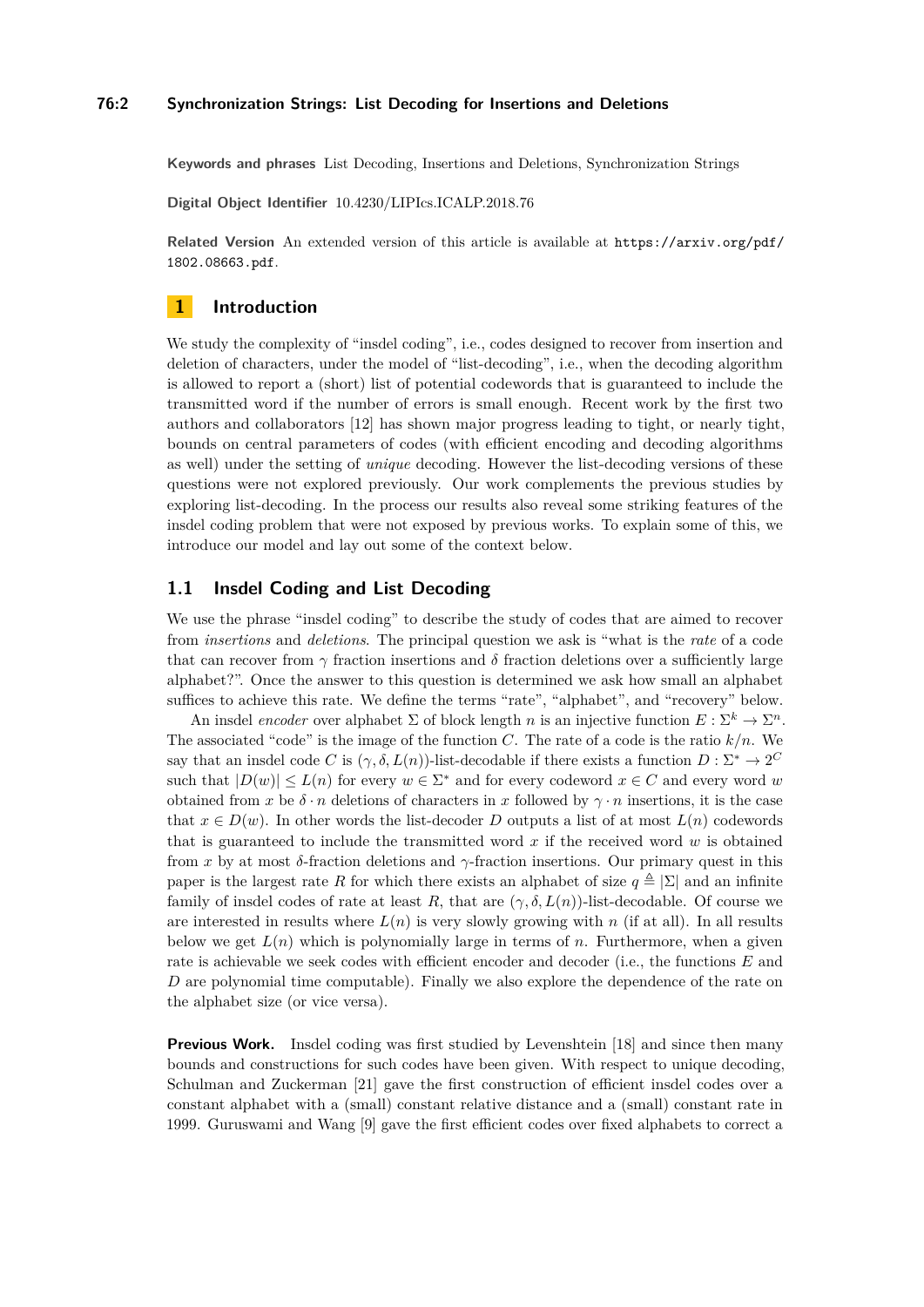deletion fraction approaching 1, as well as efficient binary codes to correct a small constant fraction of deletions with rate approaching 1. A follow-up work gave new and improved codes with similar rate-distance tradeoffs which can be efficiently decoded from insertions and deletions [\[5\]](#page-12-2). Finally, [\[12\]](#page-12-0) gave codes that can correct  $\delta$  fraction of synchronization errors with a rate approaching  $1 - \delta - \varepsilon$  for any  $\varepsilon > 0$ .

A recent work by Wachter-Zeh [\[23\]](#page-13-3) considers insdel coding with respect to list decoding and provides Johnson-like upper-bounds for insertions and deletions, i.e., bounds on the list size in terms of the minimum edit-distance of a given code. Moreover, for Varshamov-Tenengolts codes, [\[23\]](#page-13-3) presents lower bounds on the maximum list size as well as a list-decoding algorithm against a constant number of insertions and deletions.

Several other variants of the insdel coding problem have been studied in the previous work and are summarized by the following surveys [\[22,](#page-13-4) [20,](#page-13-5) [19\]](#page-13-6).

# **1.2 Our Results**

We now present our results on the rate and alphabet size of insdel coding under list-decoding. Two points of contrast that we use below are corresponding bounds in (1) the Hamming error setting for list-decoding and (2) the insdel coding setting with unique-decoding.

### **1.2.1 Rate Under List Decoding**

Our main theorem for list-decoding shows that, given  $\gamma, \delta, \varepsilon \geq 0$  there is a  $q = q_{\varepsilon,\gamma}$  and a slowly growing function  $L = L_{\varepsilon,\gamma}(n)$  such that there are *q*-ary insdel codes that achieve a rate of  $1 - \delta - \varepsilon$  that are  $(\gamma, \delta, L(n))$ -list decodable. Furthermore the encoding and decoding are efficient! The formal statement of the main result is as follows.

<span id="page-2-0"></span>**Find 1.** For every  $0 < \delta, \varepsilon < 1$  and  $\gamma > 0$ , there exist a family of list-decodable *insdel codes that can protect against δ-fraction of deletions and γ-fraction of insertions and achieves a rate of at least*  $1 - \delta - \varepsilon$  *or more over an alphabet of size*  $\left(\frac{\gamma + 1}{\varepsilon^2}\right)^{O\left(\frac{\gamma + 1}{\varepsilon^3}\right)} = O_{\gamma, \varepsilon}(1)$ . *These codes are list-decodable with lists of size*  $L_{\varepsilon,\gamma}(n) = \exp(\exp(\exp(\log^* n)))$ *, and have polynomial time encoding and decoding complexities.*

The rate in the theorem above is immediately seen to be optimal even for  $\gamma = 0$ . In particular an adversary that deletes the last  $\delta \cdot n$  symbols already guarantees an upper bound on the rate of  $1 - \delta$ .

We now contrast the theorem above with the two contrasting settings listed earlier. Under unique decoding the best possible rate that can be achieved with *δ*-fraction deletions and  $\gamma$ -fraction insertions is upper bounded by  $1 - (\gamma + \delta)$ . Matching constructions have been achieved, only recently, by Haeupler and Shahrasbi [\[12\]](#page-12-0). In contrast our rate has no dependence on *γ* and thus dominates the above result. The only dependence on *γ* is in the alphabet size and list-size and we discuss the need for this dependence later below.

We now turn to the standard "Hamming error" setting: Here an adversary may change an arbitrary *δ*-fraction of the codeword symbols. In this setting it is well-known that given any  $\varepsilon > 0$ , there are constants  $q = q(\varepsilon)$  and  $L = L(\varepsilon)$  and an infinite family of *q*-ary codes of rate at least  $1 - \delta - \varepsilon$  that are list-decodable from  $\delta$  fraction errors with list size at most L. In a breakthrough from the last decade, Guruswami and Rudra [\[6\]](#page-12-3) showed explicit codes that achieve this with efficient algorithms. The state-of-the-art results in this field yield list size  $L(n) = o(\log^{(r)} n)$  for any integer *r* where  $\log^{(r)}$  is the *r*th iterated logarithm and alphabet size  $2^{\tilde{O}(\varepsilon^{-2})}$  [\[11\]](#page-12-4), which are nearly optimal.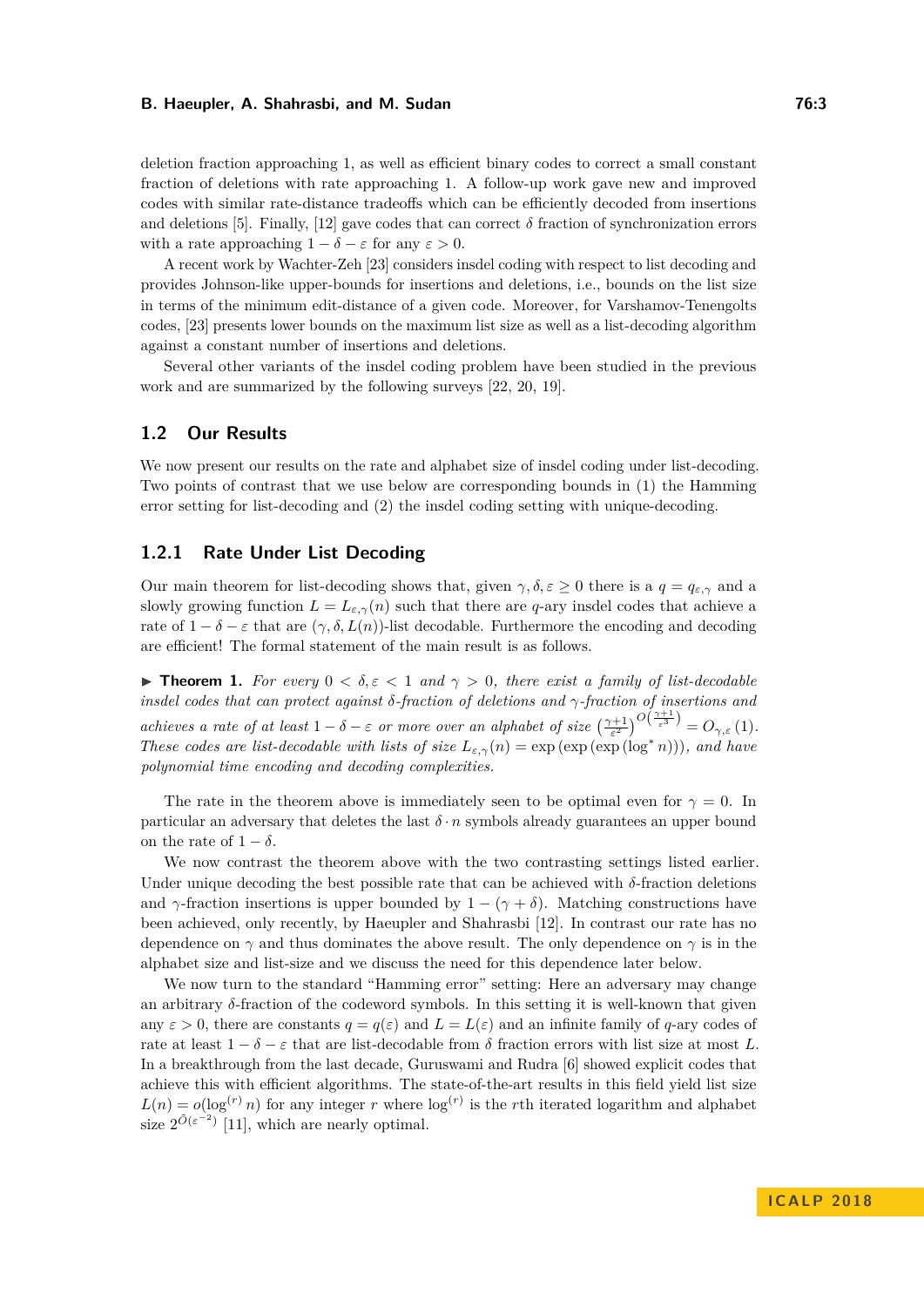#### **76:4 Synchronization Strings: List Decoding for Insertions and Deletions**

The Hamming setting with *δ*-fraction errors is clearly a weaker setting than the setting with *δ*-fraction deletions and  $\gamma \geq \delta$  fraction of insertions in that an adversary of the latter kind can simulate the former. (A Hamming error is a deletion followed by an insertion at the same location.) The insdel setting is thus stronger in two senses: it allows  $\gamma > \delta$  and gives greater flexibility to the adversary in choosing locations of insertions and deletions. Yet our theorem shows that the stronger adversary can still be dealt with, without qualitative changes in the rate. The only difference is in the dependence of *q* and *L* on  $\gamma$ , which we discuss next.

We briefly remark at this stage that, while our result simultaneously "dominates" the results of Haeupler and Shahrasbi [\[12\]](#page-12-0) as well as Guruswami and Rudra [\[6\]](#page-12-3), this happens because we use their results in our work. We elaborate further on this in Section [3.](#page-6-0) Indeed our first result (see Theorem [13\)](#page-6-1) shows how we can obtain Theorem [1](#page-2-0) by using capacity achieving "list-recoverable codes" in combination with synchronization strings in a modular fashion.

We believe that using the codes from Theorem [1](#page-2-0) in the construction of long-distance synchronization strings from [\[13\]](#page-12-5) will give synchronization strings that allow us to reduce the decoding complexity of insdel codes of Theorem [1](#page-2-0) and [\[12\]](#page-12-0) to near-linear time.

### **1.2.2 Rate versus Alphabet Size**

We now turn to understanding how large the alphabet size needs to be as a function of *δ, ε* and  $\gamma$ . We consider two extreme cases, first with only deletions (i.e.,  $\gamma = 0$  and then with only insertions (i.e., with  $\delta = 0$ ).

We start first with the insertion-only setting. We note here that one cannot hope to find a constant rate family of codes that can protect *n* symbols out of an alphabet of size *q* against  $(q-1)n$  many insertions or more. This is so since, with  $(q-1)n$  insertions, one can turn any string  $y \in [1..q]^n$  into the fixed sequence  $1, 2, \dots, q, 1, 2, \dots, q, \dots, 1, 2, \dots, q$  by simply inserting  $q-1$  many symbols around each symbol of *y* to construct a  $1, \dots, q$  there. Hence, Theorem [2](#page-3-0) only focuses on codes that protect *n* rounds of communication over an alphabet of size *q* against  $\gamma n$  insertions for  $\gamma < q - 1$ .

<span id="page-3-0"></span>I **Theorem 2.** *Any list-decodable family of codes* C *that protects against γ fraction of insertions for some γ < q*−1 *and guarantee polynomially-large list size in terms of block length cannot achieve a rate R that is strictly larger than*  $1 - \log_q(\gamma + 1) - \gamma \left( \log_q \frac{\gamma + 1}{\gamma} - \log_q \frac{q}{q-1} \right)$ .

In particular, the theorem asserts that if the code has rate  $R = 1 - \varepsilon$ , then its alphabet size must be exponentially large in  $1/\varepsilon$ , namely,  $q \geq (\gamma + 1)^{1/\varepsilon}$ .

Next, we turn to the deletion-only case. Here again we note that no constant rate *q*-ary code can protect against  $\delta \geq \frac{q-1}{q}$  fraction of deletions since such a large fraction of deletions may remove all but the most frequent symbol of codewords. Therefore, Theorem [3](#page-3-1) below only concerns codes that protect against  $\delta \leq \frac{q-1}{q}$  fraction of deletions.

<span id="page-3-1"></span>I **Theorem 3.** *Any list-decodable family of insdel codes that protect against δ-fraction of deletions (and no insertions) for some*  $0 \leq \delta < \frac{q-1}{q}$  that are list-decodable with polynomially*bounded list size has rate R upper bounded as below:*

 $R \le f(\delta) \triangleq (1 - \delta) \left(1 - \log_q \frac{1}{1 - \delta}\right)$  where  $\delta = \frac{d}{q}$  for some integer *d*.

 $R \leq (1-q\delta')f\left(\frac{d}{q}\right) + q\delta'f\left(\frac{d+1}{q}\right)$  where  $\delta = \frac{d}{q} + \delta'$  for some integer d and  $0 \leq \delta' < \frac{1}{q}$ . In particular if  $\delta = d/q$  for integer *d* and rate is  $1 - \delta - \varepsilon$  then the theorem above asserts that  $q \geq \left(\frac{1}{1-\delta}\right)^{\frac{1-\delta}{\varepsilon}}$ , or in other words *q* must be exponentially large in  $1/\varepsilon$ . Indeed such a statement is true for all  $\delta$  as asserted in the corollary below. (A detailed proof is available in the extended version.)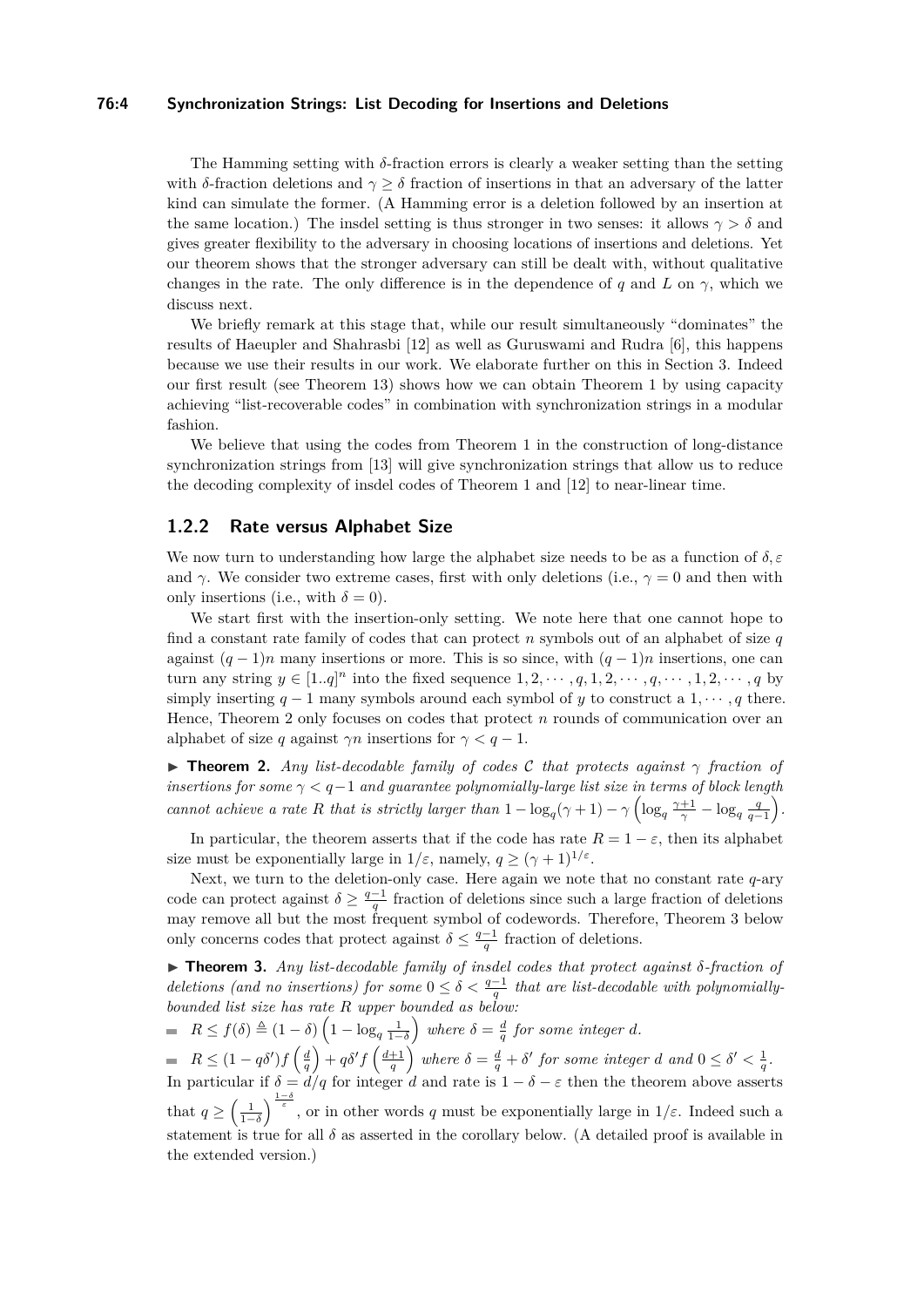<span id="page-4-0"></span> $\triangleright$  **Corollary 4.** *There exists a function*  $f:(0,1) \rightarrow (0,1)$  *such that any family of insdel codes that protects against δ-fraction of deletions with polynomially bounded list sizes and has rate* 1 − *δ* − *ε must* have alphabet size  $q \geq \exp\left(\frac{f(\delta)}{s}\right)$ *ε .*

**Implications for Unique Decoding.** Even though the main thrust of this paper is listdecoding, Corollary [4](#page-4-0) also has implications for unique-decoding. (This turns out to be a consequence of the fact that the list-decoding radius for deletions-only equals the uniquedecoding radius for the same fraction of deletions.) We start by recalling the main result of Haeupler and Shahrasbi [\[12\]](#page-12-0): Given any  $\alpha, \varepsilon > 0$  there exists a code of rate  $1 - \alpha - \varepsilon$  over an alphabet of size  $q = \exp(1/\varepsilon)$  that *uniquely* decodes from any  $\alpha$ -fraction synchronization errors, i.e., from *γ*-fraction insertions and *δ*-fraction deletions for any pair  $0 \leq \gamma$ , *δ* satisfying *γ* + *δ*  $\leq$  *α*. Furthermore, this is the best possible rate one can achieve for *α*-fraction synchronization error. (See the extended version for a more detailed description with proof.)

Till now this exponential dependence of the alphabet size on *ε* was unexplained. This is also in sharp contrast to the Hamming error setting, where codes are known to get  $\varepsilon$  close to unique decoding capacity (half the "Singleton bound" on the distance of code) with alphabets of size polynomial in  $1/\varepsilon$ . Indeed given this contrast one may be tempted to believe that the exponential growth is a weakness of the "synchronization string" approach of Haeupler and Shahrasbi [\[12\]](#page-12-0). But Corollary [4](#page-4-0) actually shows that an exponential bound is necessary. We state this result for completeness even though it is immediate from the Corollary above, to stress its importance in understanding the nature of synchronization errors.

<span id="page-4-1"></span> $\triangleright$  **Corollary 5.** *There exists a function f* : (0,1) → (0,1) *such that for every*  $\alpha$ ,  $\epsilon$  > 0 *every family of insdel codes of rate*  $1 - \alpha - \varepsilon$  *that protects against*  $\alpha$ -fraction of synchronization *errors with unique decoding must have alphabet size*  $q \geq \exp\left(\frac{f(\delta)}{\varepsilon}\right)$ *ε .*

Corollary [5](#page-4-1) follows immediately from Corollary [4](#page-4-0) by setting  $\delta = \alpha$  and  $\gamma = 0$  (so we get to the zero insertion case) and noticing that a unique-decoding insdel code for *α*-fraction synchronization error is also a list-decoding insdel code for *δ*-fractions of deletions (and no insertions). The alphabet size lower bound for the latter is also an alphabet size lower bound for the former.

## **1.2.3 Analysis of Random Codes**

Finally, in Section [5,](#page-11-0) we provide an analysis of random codes and compute the rates they can achieve while maintaining list-decodability against insertions and deletions. Such rates are essentially lower-bounds for the capacity of insertion and deletion channels and can be compared against the upper-bounds provided in Section [4.](#page-9-0)

Theorem [6](#page-4-2) shows that the family of random codes over an alphabet of size *q* can, with high probability, protect against  $\delta$ -fraction of deletions for any  $\delta < 1 - 1/q$  up to a rate of  $1-(1-δ)log<sub>q</sub>$ <sub>1→δ</sub> − δ $log<sub>q</sub>$ <sub>δ</sub> − δ $log<sub>q</sub>(q-1) = 1 - H<sub>q</sub>(δ)$  using list decoding with super-constant list sizes in terms of their block length where *H<sup>q</sup>* represents the *q*-ary entropy function.

<span id="page-4-2"></span>**► Theorem 6.** For any alphabet of size q and any  $0 \leq \delta < \frac{q-1}{q}$ , the family of random codes *with rate*  $R < 1 - (1 - \delta) \log_q \frac{1}{1-\delta} - \delta \log_q \frac{1}{\delta} - \delta \log_q (q-1) - \frac{1-\delta}{l+1}$  *is list-decodable with list size of l from any δ fraction of deletions with high probability. Further, the family of random*  $deletion-codes\ with\ rate\ R > 1 - (1 - \delta) \log_q \frac{1}{1-\delta} - \delta \log_q \frac{1}{\delta} - \delta \log_q (q-1)$  *is not list-decodable with high probability.*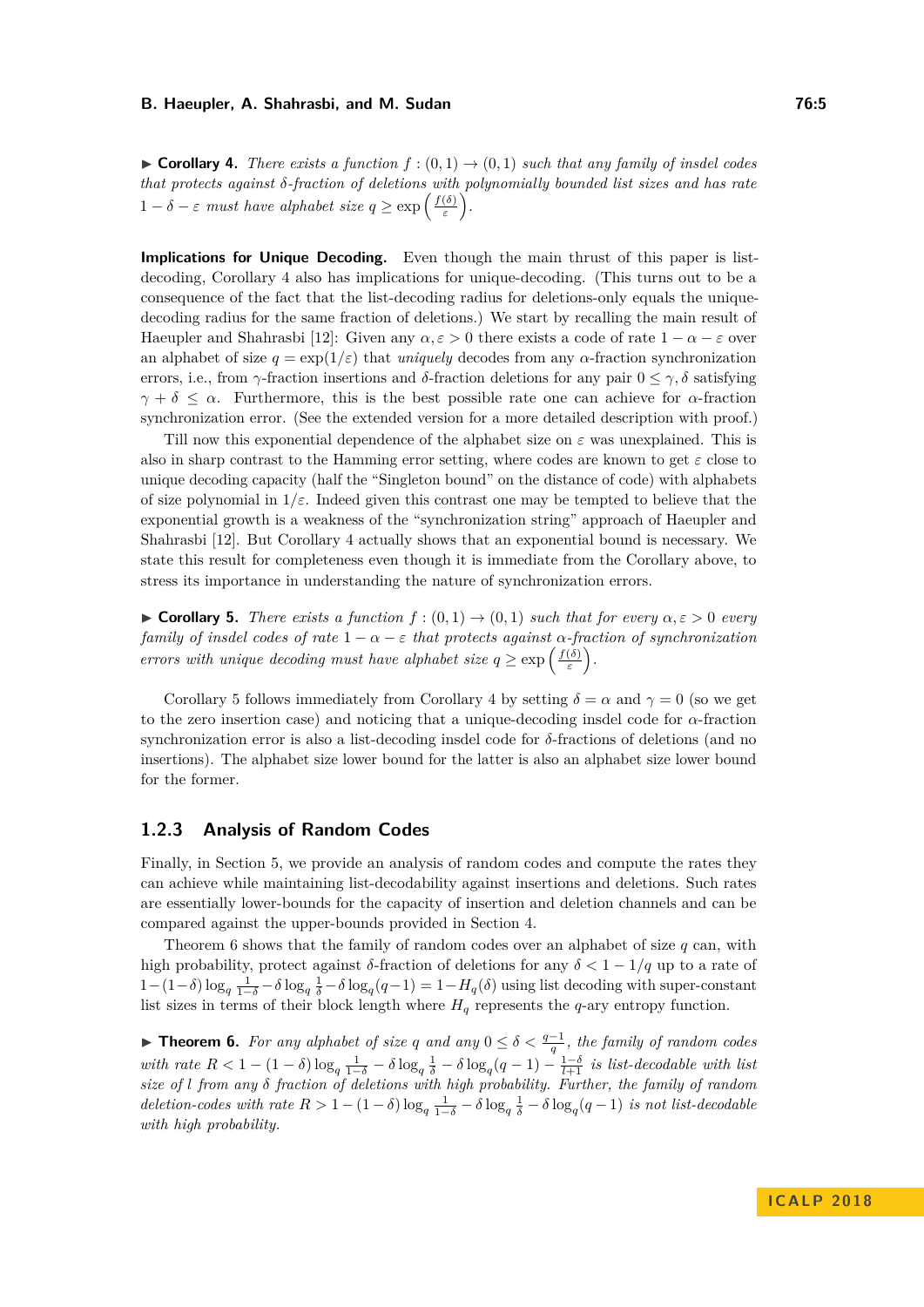#### **76:6 Synchronization Strings: List Decoding for Insertions and Deletions**

Further, Theorem [7](#page-5-0) shows that the family of random block codes over an alphabet of size *q* can, with high probability, protect against  $\gamma$  fraction of insertions for any  $\gamma < q - 1$  up to a rate of  $1 - \log_q(\gamma + 1) - \gamma \log_q \frac{\gamma + 1}{\gamma}$  using list decoding with super-constant list sizes in terms of block length.

<span id="page-5-0"></span>**► Theorem 7.** For any alphabet of size  $q$  and any  $\gamma$  <  $q$  − 1, the family of random codes *with rate*  $R < 1 - \log_q(\gamma + 1) - \gamma \log_q \frac{\gamma + 1}{\gamma} - \frac{\gamma + 1}{l+1}$  *is list-decodable with a list size of l from any γn insertions with high probability.*

# **2 Definitions and Preliminaries**

### **2.1 Synchronization Strings**

In this section, we briefly recapitulate synchronization strings, introduced by Haeupler and Shahrasbi [\[12\]](#page-12-0) and further studied in [\[14,](#page-12-6) [13\]](#page-12-5). We will review important definitions and techniques from [\[12\]](#page-12-0) that will be of use throughout this paper.

Synchronization strings are recently introduced mathematical objects that turn out to be useful tools to overcome synchronization errors, i.e., symbol insertion and symbol deletion errors. The general idea employed in [\[12,](#page-12-0) [14\]](#page-12-6) to obtain resilience against synchronization errors in various communication setups is *indexing* each symbol of the communication with symbols of a synchronization string and then *guessing* the actual position of received symbols on the other side using indices. [\[12\]](#page-12-0) provides a variety of different guessing strategies that guarantee a large number of correct guesses and then overcome the incorrect guesses by utilizing classic error correcting codes. As a matter of fact, synchronization strings essentially translate synchronization errors into ordinary Hamming type errors which are strictly easier to handle. We now proceed to review some of the above-mentioned definitions and techniques more formally.

Suppose that two parties are communicating over a channel that suffers from *α*-fraction of insertions and deletions and one of the parties sends a pre-shared string *S* of length *n* to the other one. A distorted version of *S* will arrive at the receiving end that we denote by *S'*. A symbol *S*[*i*] is called to be a *successfully transmitted* symbol if it is not removed by the adversary. A *decoding algorithm* on the receiving side is an algorithm that, for any received symbol, guesses its actual position in *S* by either returning a number in [1..*n*] or  $\top$ which means the algorithm is not able to guess the index. For such a decoding algorithm, a successfully transmitted symbol whose index is not guessed correctly by the decoding algorithm is called a *misdecoding*.

Haeupler and Shahrasbi [\[12\]](#page-12-0) introduce synchronization strings and find several decoding algorithms for them providing strong misdecoding guarantees and then design insertiondeletion codes based on those decoding algorithms. As details of those algorithms are not relevant to this paper we avoid further discussion of those techniques. To conclude this section we introduce  $\varepsilon$ -synchronization strings and an important property of them.

**▶ Definition 8** (*ε*-synchronization string). String  $S \in \Sigma^n$  is an *ε*-synchronization string if for every  $1 \leq i < j < k \leq n+1$  we have that EditDistance  $(S[i, j), S[j, k)) > (1 - \varepsilon)(k - i)$ where  $Edit Distance(x, y)$  is the smallest number of insertions and deletions needed to convert *x* to *y*.

The key idea in the construction of insdel codes in [\[12\]](#page-12-0) is to index an error correcting code with a synchronization string. Here we provide a formal definition of indexing operation.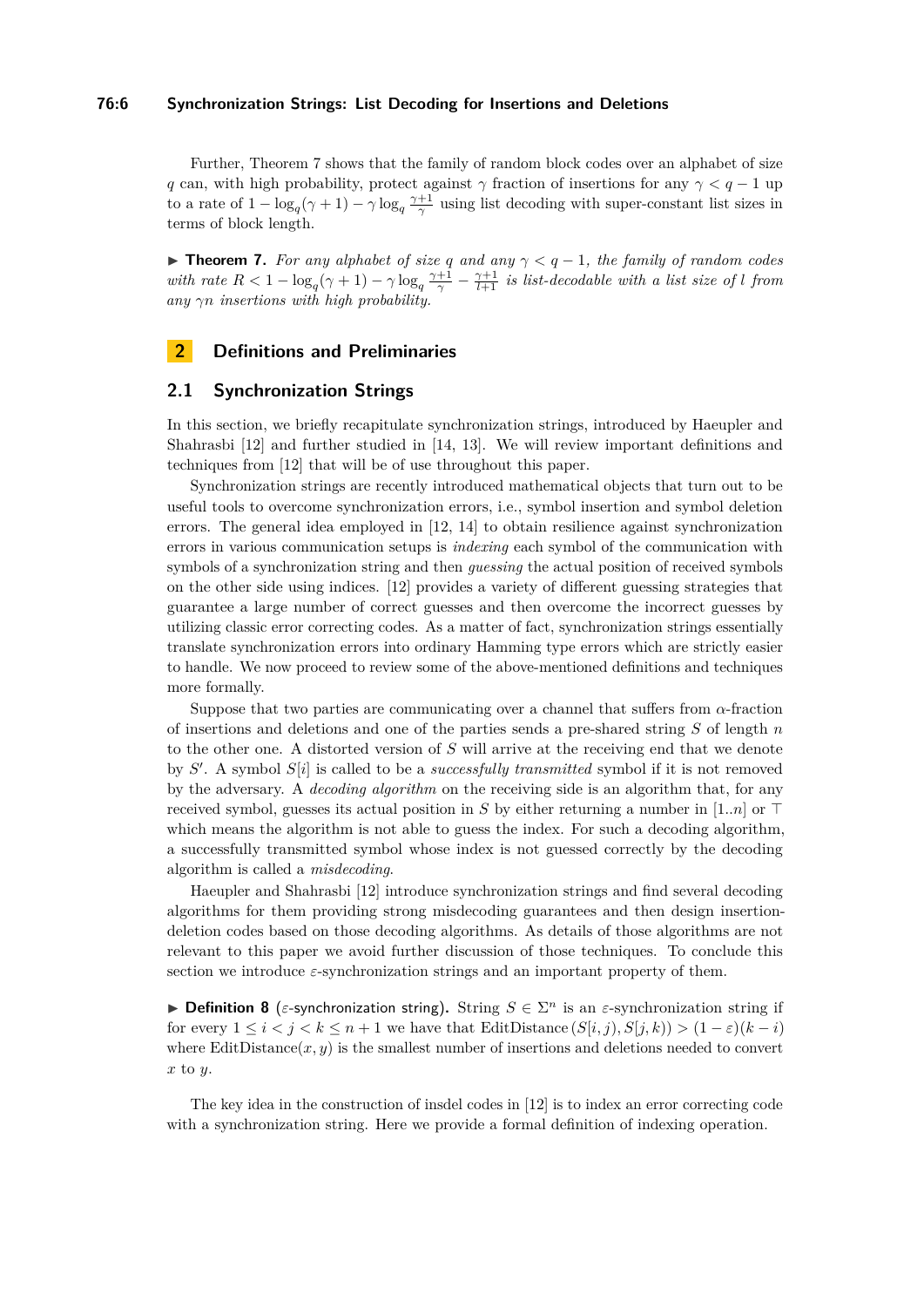**Definition 9** (Indexing). The operation of indexing code C with block length *n* and String *S* of length *n* is to simply replace each codeword  $w_1, w_2, \cdots, w_n$  with  $(w_1, s_1), (w_2, s_2), \cdots$  $(w_n, s_n)$ . Clearly, this operations expands the alphabet of the code.

It is shown in [\[12,](#page-12-0) [13\]](#page-12-5) that  $\varepsilon$ -synchronization strings exist over alphabets of sizes polynomially large in terms of  $\varepsilon^{-1}$  and can be efficiently constructed. An important property of *ε*-synchronization strings discussed in [\[12\]](#page-12-0) is the self matching property defined as follows.

**Definition 10** (*ε*-self-matching property). String *S* satisfies *ε*-self-matching property if for any two sequences of indices  $1 \le a_1 < a_2 < \cdots < a_k \le |S|$  and  $1 \le b_1 < b_2 < \cdots < b_k \le |S|$ that satisfy  $S[a_i] = S[b_i]$  and  $a_i \neq b_i$ , *k* is not larger than  $\varepsilon |S|$ .

In the end, we review the following theorem from [\[12\]](#page-12-0) that shows the close connection between synchronization string property and the self-matching property.

<span id="page-6-2"></span>I **Theorem 11** (Theorem 6.4 from [\[12\]](#page-12-0))**.** *If S is an ε-synchronization string, then all substrings of S satisfy ε-self-matching property.*

# **2.2 List Recoverable Codes**

A code C given by the encoding function  $\mathcal{E}: \Sigma^{nr} \to \Sigma^n$  is called to be  $(\alpha, l, L)$ -list recoverable if for any collection of *n* sets  $S_1, S_2, \cdots, S_n \subset \Sigma$  of size *l* or less, there are at most *L* codewords for which more than  $\alpha n$  elements appear in the list that corresponds to their position, i.e.,

 $|\{x \in C \mid |\{i \in [n] \mid x_i \in S_i\}| \ge \alpha n\}| \le L.$ 

The study of list-recoverable codes was inspired by Guruswami and Sudan's list-decoder for Reed-Solomon codes [\[7\]](#page-12-7). Since then, list-recoverable codes have became a very useful tool in coding theory [\[1,](#page-12-8) [2,](#page-12-9) [3,](#page-12-10) [4\]](#page-12-11) and there have been a variety of constructions provided for them by several works [\[6,](#page-12-3) [8,](#page-12-12) [10,](#page-12-13) [17,](#page-13-7) [16,](#page-13-8) [11,](#page-12-4) [15\]](#page-12-14). In this paper, we will make use of the following capacity-approaching polynomial-time list-recoverable codes given by Hemenway, Ron-Zewi, and Wootters [\[15\]](#page-12-14) that is obtained by altering the approach of Guruswami and Xing [\[10\]](#page-12-13).

<span id="page-6-3"></span> $\triangleright$  **Theorem 12** (Hemenway et. al. [\[15,](#page-12-14) Theorem A.7]). Let q be an even power of a prime, *and choose*  $l, \epsilon > 0$ *, so that*  $q \geq \epsilon^{-2}$ *. Choose*  $\rho \in (0, 1)$ *. There is an*  $m_{min} = O(l \log_q(l/\epsilon)/\epsilon^2)$ *so that the following holds for all*  $m \geq m_{min}$ *. For infinitely many n (all n of the form*  $q^{e/2}(\sqrt{q}-1)$  *for any integer e), there is a deterministic polynomial-time construction of an*  $F_q$ -linear code  $C$  :  $\mathbb{F}_{q^m}^{pn} \to \mathbb{F}_{q^m}^n$  of rate  $\rho$  and relative distance  $1 - \rho - O(\epsilon)$  that is  $(1 - \rho - \epsilon, l, L)$ *-list-recoverable in time* poly $(n, L)$ *, returning a list that is contained in a*  $subspace over \mathbb{F}_q$  *of dimension at most*  $\left(\frac{l}{\epsilon}\right)^{2^{\log^*(mn)}}$ .

# <span id="page-6-0"></span>**3 List Decoding for Insertions and Deletions**

In this section, we prove Theorem [1](#page-2-0) by constructing a list-decodable code of rate  $1 - \delta - \varepsilon$ that provides resilience against  $0 < \delta < 1$  fraction of deletions and  $\gamma$  fraction of insertions over a constant-sized alphabet. Our construction heavily relies on the following theorem that, in the same fashion as [\[12\]](#page-12-0), uses the technique of indexing an error correcting code with a synchronization string to convert a given list-recoverable code into an insertion-deletion code.

<span id="page-6-1"></span>**Theorem 13.** Let  $C : \Sigma^{nR} \to \Sigma^n$  be a  $(\alpha, l, L)$ -list recoverable code with rate R, encoding *complexity*  $T_{Enc}$  *and decoding complexity complexity*  $T_{Dec}$ *. For any*  $\varepsilon > 0$  *and*  $\gamma \leq \frac{l\varepsilon}{2} - 1$ *, by indexing* C *with* an  $\frac{\varepsilon^2}{4(1+1)}$ 4(1+*γ*) *-synchronization string, one can obtain an L-list decodable*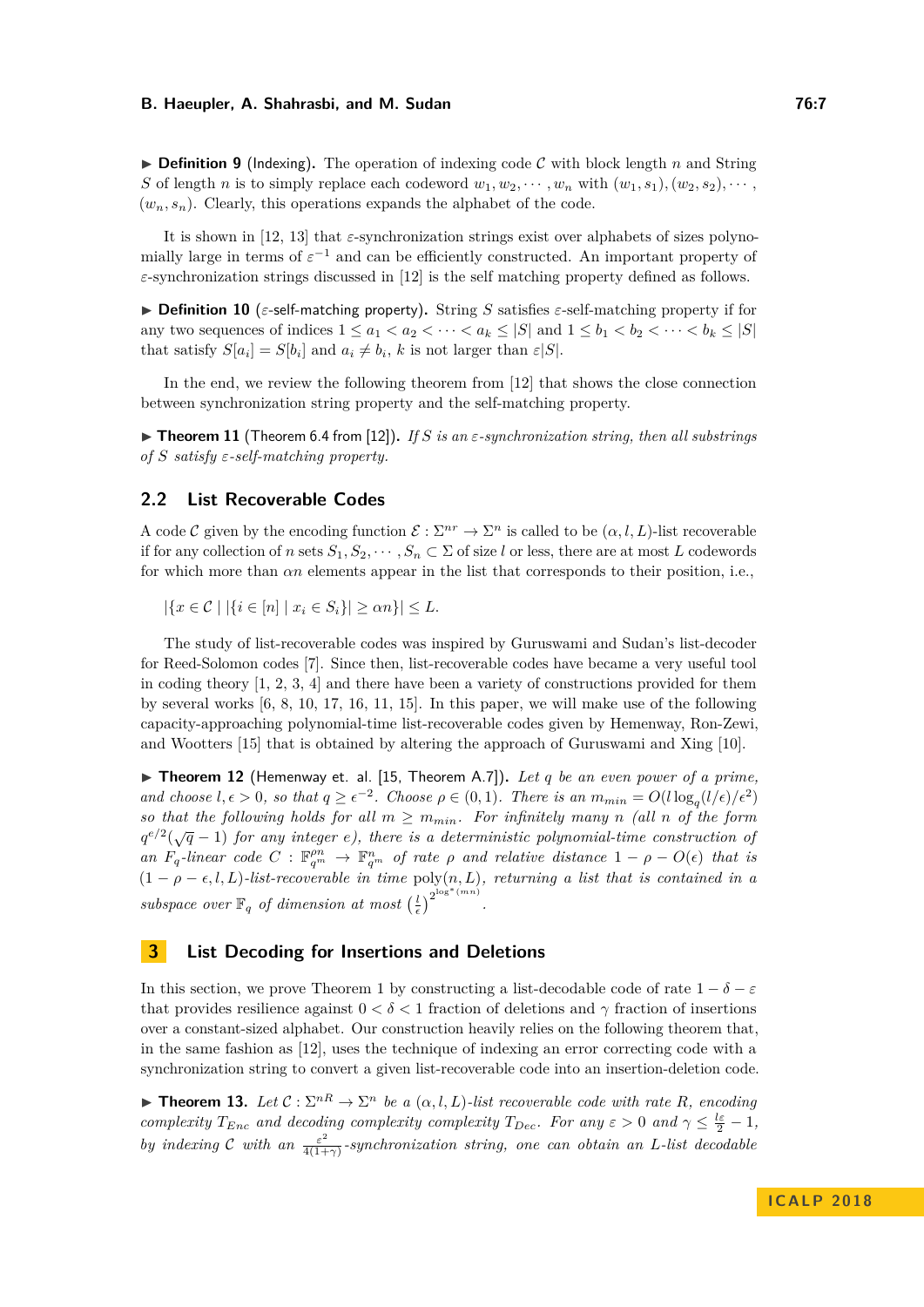#### **76:8 Synchronization Strings: List Decoding for Insertions and Deletions**

*insertion-deletion code*  $\mathcal{C}' : \Sigma^{nr} \to [\Sigma \times \Gamma]^n$  *that corrects from*  $\delta < 1 - \alpha - \varepsilon$  *fraction of deletions and*  $\gamma$  *fraction of insertions where*  $|\Gamma| = (\varepsilon^2/(1+\gamma))^{-O(1)}$ . C' *is encodable and decodable in*  $O(T_{Enc} + n)$  *and*  $O(T_{Dec} + n^2(1 + \gamma^2)/\varepsilon)$  *time respectively.* 

We take two major steps to prove Theorem [13.](#page-6-1) In the first step (Theorem [15\)](#page-8-0), we use the synchronization string indexing technique from [\[12\]](#page-12-0) and show that by indexing the symbols that are conveyed through an insertion-deletion channel with symbols of a synchronization string, the receiver can make *lists* of candidates for any position of the sent string such that 1−*δ*−*ε* fraction of lists are guaranteed to contain the actual symbol sent in the corresponding step and the length of the lists is guaranteed to be smaller than some constant  $O_{\gamma,\varepsilon}(1)$ .

In the second step, we use list-recoverable codes on top of the indexing scheme to obtain a list decoding using lists of candidates for each position produced by the former step.

We start by the following lemma that directly implies the first step stated in Theorem [15.](#page-8-0)

<span id="page-7-0"></span> $\blacktriangleright$  **Lemma 14.** *Assume that a sequence of n symbols denoted by*  $x_1x_2 \cdots x_n$  *is indexed with an ε-synchronization string and is communicated through a channel that suffers from up to δn* deletions for some  $0 \le \delta < 1$  and  $\gamma n$  insertions. Then, on the receiving end, it *is possible to obtain n lists*  $A_1, \cdots, A_n$  *such that, for any desired integer*  $K$ *, for at least*  $n \cdot (1 - \delta - \frac{1+\gamma}{K} - K \cdot \varepsilon)$  of them,  $x_i \in A_i$ . All lists contain up to K elements and the average *list size is at most*  $1 + \gamma$ *. These lists can be computed in*  $O(K(1 + \gamma)n^2)$  *time.* 

**Proof.** The decoding algorithm we propose to obtain the lists that satisfy the guarantee promised in the statement is the global algorithm introduced in Theorem 6.14 of Haeupler and Shahrasbi [\[12\]](#page-12-0).

Let  $S$  be the  $\varepsilon$ -synchronization string used for indexing and  $S'$  be the index portion of the received string on the other end. Note that *S* is pre-shared between the sender and the receiver. The decoding algorithm starts by finding a longest common substring  $M_1$  between S and S' and adding the position of any matched element from S' to the list that corresponds to its respective match from side *S*. Then, it removes every symbol that have been matched from  $S'$  and repeats the previous step by finding another longest common subsequence  $M_2$ between  $S$  and the remaining elements of  $S'$ . This procedure is repeated  $K$  times to obtain  $M_1, \cdots, M_K$ . This way, lists  $A_i$  are formed by including every element in  $S'$  that is matched to  $S[i]$  in any of  $M_1, \cdots, M_K$ .

 $A_i$  contains the actual element that corresponds to  $S[i]$ , denoted by  $S'[j]$ , if and only if  $S[i]$  is successfully transmitted (i.e., not removed by the adversary), appears in one of  $M_k$ s, and matches to  $S[i]$  in  $M_k$ . Hence, there are three scenarios under which  $A_i$  does not contain its corresponding element *S*[*i*].

- **1.** *S*[*i*] gets deleted by the adversary.
- **2.**  $S[i]$  is successfully transmitted but, as  $S'[j]$  on the other side, it does not appear on any of  $M_k$ s.
- **3.**  $S[i]$  is successfully transmitted and, as  $S'[j]$  on the other side, it appears in some  $M_k$ although it is matched to another element of *S*.

The first case happens for at most *δn* elements as adversary is allowed to delete up to *δn* many elements.

To analyze the second case, note that the sizes of  $M_k$ s descend as  $k$  grows since we pick the longest common subsequence in each step. If by the end of this procedure *p* successfully transmitted symbols are still not matched in any of the matchings, they form a common subsequence of size  $p$  between  $S$  and the remainder of  $S'$ . This leads to the fact that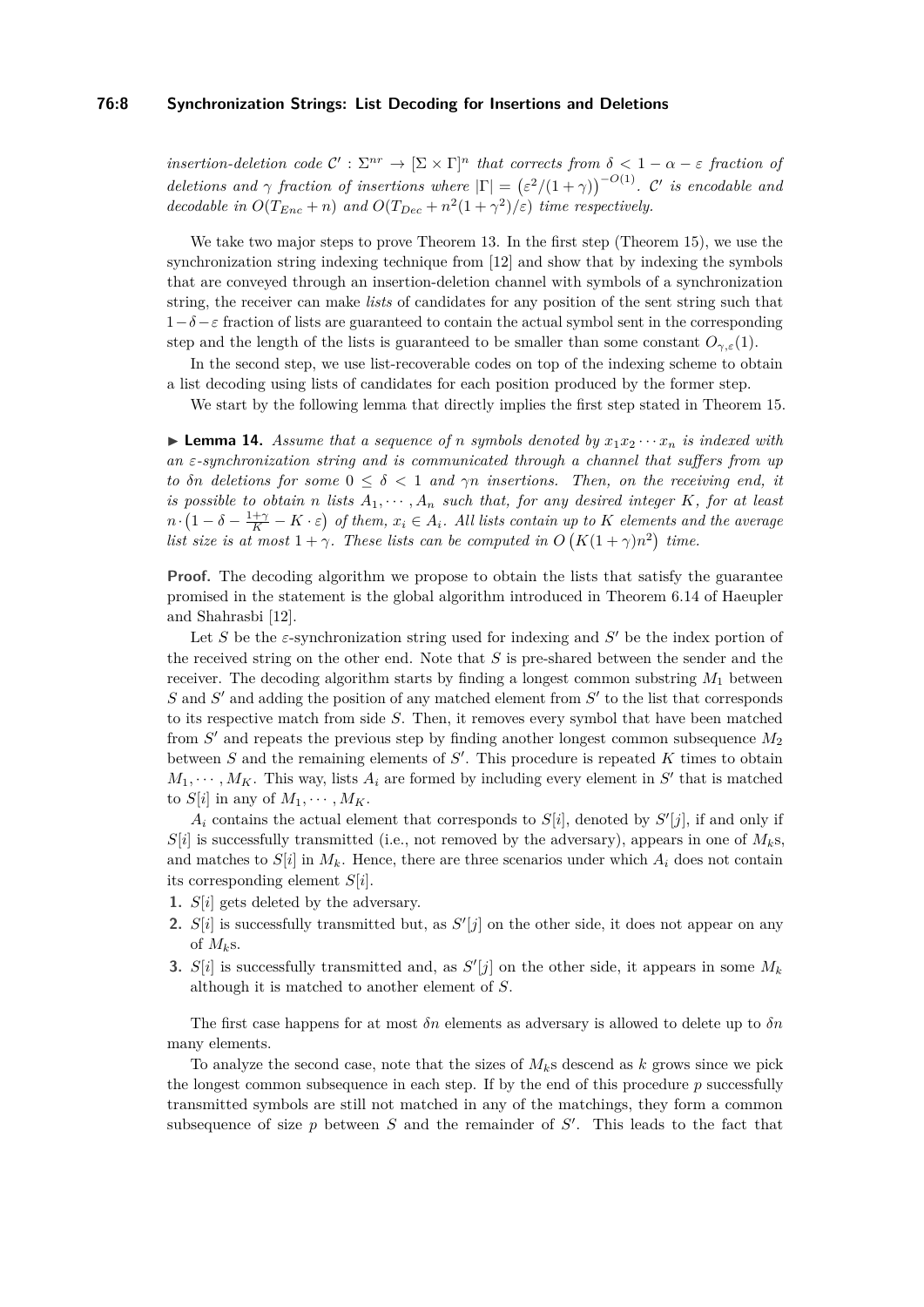$|M_1| + \cdots + |M_K| \ge K \cdot p$ . As  $|M_1| + \cdots + |M_K|$  cannot exceed  $|S'|$ , we have  $p \le |S'|/K$ . This bounds above the number of symbols falling into the second category by  $|S'|/K$ .

Finally, as for the third case, we draw the reader's attention to the fact that each successfully transmitted  $S[i]$  which arrives at the other end as  $S'[j]$  and mistakenly gets matched to another element of *S* like  $S[k]$  in some  $M_t$ , implies that  $S[i] = S[k]$ . We call the pair  $(i, k)$  *a pair of similar elements in S implied by*  $M_t$ . Note that there is an actual monotone matching  $M'$  from  $S$  to  $S'$  that corresponds to adversary's actions. As  $M_t$  and  $M'$  are both monotone, the set of similar pairs in *S* implied by  $M_t$  is a self-matching in *S*. As stated in Theorem [11,](#page-6-2) the number of such pairs cannot exceed  $n\varepsilon$ . Therefore, there can be at most  $n\varepsilon$  successfully transmitted symbols that get mistakenly matched in  $M_t$  for any  $t$ . Hence, the number of elements falling into the third category is at most *nKε*.

Summing up all above-mentioned bounds gives that the number of bad lists can be bounded above by  $n\delta + \frac{|S'|}{K} + nK\varepsilon \le n(\delta + \frac{1+\gamma}{K} + K\varepsilon)$ . This proves the list quality guarantee. As proposed decoding algorithm computes longest common substring *K* many times between two strings of length *n* and  $(1 + \gamma)n$  or less, it will run in  $O(K(1 + \gamma) \cdot n^2)$  time.

<span id="page-8-0"></span> $\triangleright$  **Theorem 15.** *Suppose that n symbols denoted by*  $x_1, x_2, \cdots, x_n$  *are being communicated through a channel suffering from up to*  $\delta n$  *deletions for some*  $0 \leq \delta < 1$  *and*  $\gamma n$  *insertions for some constant*  $\gamma \geq 0$ *. If one indexes these symbols with an*  $\varepsilon' = \frac{\varepsilon^2}{4(1+1)}$ 4(1+*γ*) *-synchronization string, then, on the receiving end, it is possible to obtain <i>n* lists  $A_1, \dots, A_n$  of size  $2(1+\gamma)/\varepsilon$ *such that, for at least*  $n \cdot (1 - \delta - \varepsilon)$  *of them,*  $x_i \in A_i$ *. These lists can be computed in*  $O(n^2(1+\gamma)^2/\varepsilon)$  time.

**Proof.** Using an  $\varepsilon' = \frac{\varepsilon^2}{4(1+1)^2}$  $\frac{\varepsilon^2}{4(1+\gamma)}$ -synchronization string in the statement of Lemma [14](#page-7-0) and choosing  $K = \frac{2(1+\gamma)}{\varepsilon}$  $\frac{(+\gamma)}{\varepsilon}$  directly gives that the runtime is  $O(n^2(1+\gamma)^2/\varepsilon)$  and list hit ratio is at least  $n \cdot (1 - \delta - \frac{1+\gamma}{K} - K \cdot \varepsilon') = n \cdot (1 - \delta - \varepsilon/2 - \varepsilon/2) = n \cdot (1 - \delta - \varepsilon)$ 

Theorem [15](#page-8-0) facilitates the conversion of list-recoverable error correcting codes into list-decodable insertion-deletion codes as stated in Theorem [13.](#page-6-1)

**Proof of Theorem [13.](#page-6-1)** To prove this, we simply index code  $C$ , entry by entry, with an  $\varepsilon' = \frac{\varepsilon^2}{4(1+1)}$  $\frac{\varepsilon^2}{4(1+\gamma)}$  synchronization string. In the decoding procedure, according to Theorem [15,](#page-8-0) the receiver can use the index portion of the received symbol to maintain lists of up to  $2(1 + \gamma)/\varepsilon \leq l$  candidates for each position of the sent codeword of C so that  $1 - \delta - \varepsilon > \alpha$ fraction of those contain the actual corresponding sent message. Having such lists, the receiver can use the decoding function of  $C$  to obtain an *L*-list-decoding for  $C'$ . Finally, the alphabet size and encoding complexity follow from the fact that synchronization strings over alphabets of size  $\varepsilon^{-O(1)}$  can be constructed in linear time [\[12,](#page-12-0) [13\]](#page-12-5).

One can use any list-recoverable error correcting code to obtain insertion-deletion codes according to Theorem [13.](#page-6-1) In particular, using the efficient capacity-approaching list-recoverable code introduced by Hemenway, Ron-Zewi, and Wootters [\[15\]](#page-12-14), one obtains the insertiondeletion codes as described in Theorem [1.](#page-2-0)

**Proof of Theorem [1.](#page-2-0)** By setting parameters  $\rho = 1 - \delta - \frac{\varepsilon}{2}$ ,  $l = \frac{2(\gamma+1)}{\varepsilon}$  $\frac{\epsilon^{(n+1)}}{\epsilon}$ , and  $\epsilon = \frac{\epsilon}{4}$  in Theorem [12,](#page-6-3) one can obtain a family of codes C that achieves rate  $\rho = 1 - \delta - \frac{\varepsilon}{2}$  and is  $(\alpha, l, L)$ recoverable in polynomial time for  $\alpha = 1 - \delta - \varepsilon/4$  and some  $L = \exp(\exp(\exp(\log^* n)))$  (by treating  $\gamma$  and  $\varepsilon$  as constants). Such family of codes can be found over an alphabet  $\Sigma_c$  of size  $q = (l/\epsilon)^{O(l/\epsilon^2)} = \left(\frac{\gamma+1}{\epsilon^2}\right)^{O(\frac{\gamma+1}{\epsilon^3})} = O_{\gamma,\epsilon}(1)$  or infinitely many integer numbers larger than *q*.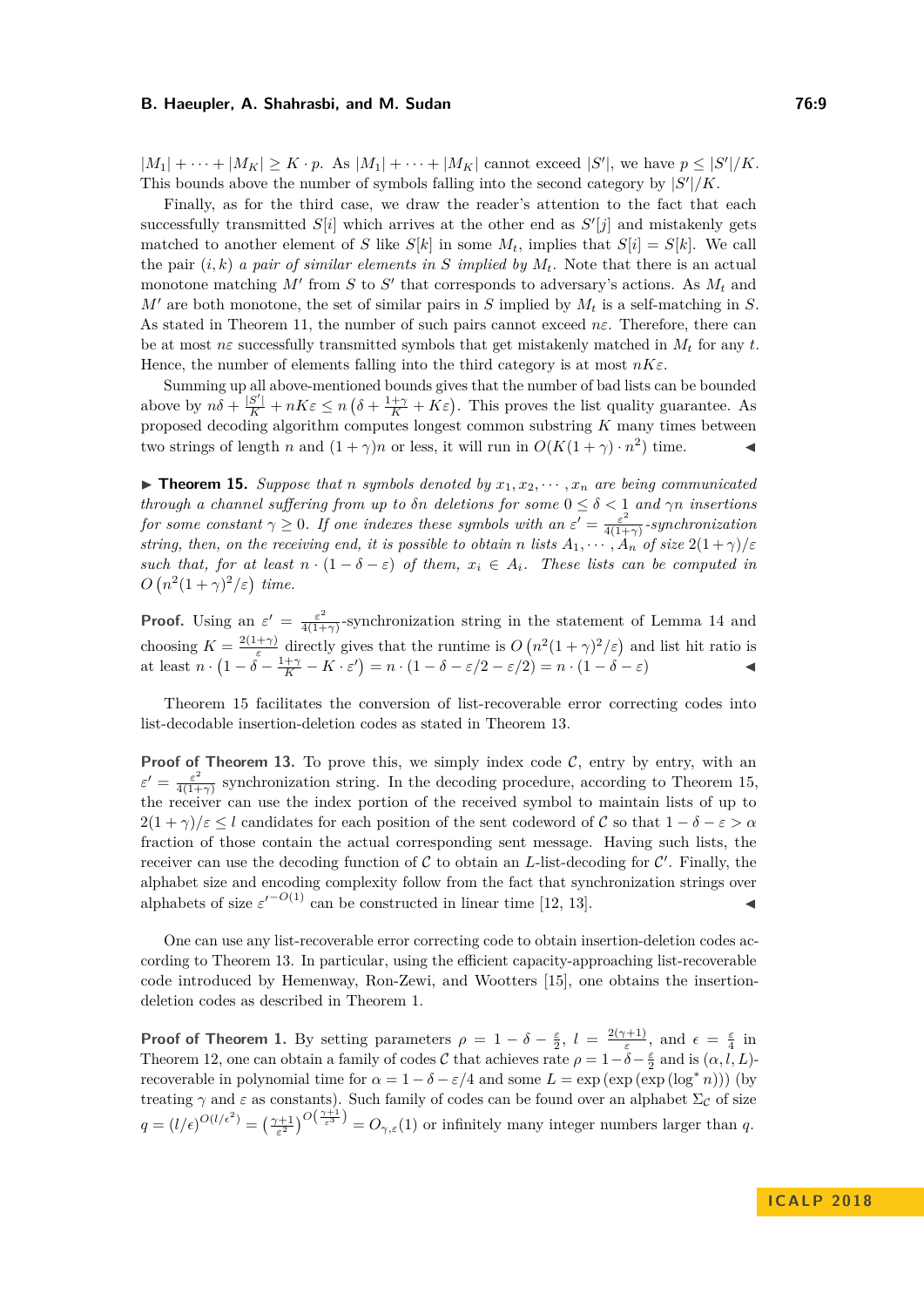#### **76:10 Synchronization Strings: List Decoding for Insertions and Deletions**

Plugging this family of codes into the indexing scheme from Theorem [13](#page-6-1) by choosing the parameter  $\varepsilon' = \frac{\varepsilon}{4}$ , one obtains a family of codes that can recover from  $1 - \alpha - \varepsilon' =$  $1 - (1 - \delta - \varepsilon/4) - \varepsilon/4 = \delta$  fraction of deletions and *γ*-fraction of insertions and achieves a rate of  $\frac{1-\delta-\varepsilon/2}{1+\log|\Sigma_{S}|/\log|\Sigma_{C}|}$  which, by taking  $|\Sigma_{C}|$  large enough in terms of  $\varepsilon$ , is larger than  $1 - \delta - \varepsilon$ . As  $\tilde{\mathcal{C}}$  is encodable and decodable in polynomial time, the encoding and decoding complexities of the indexed code will be polynomial as well.

I Remark. We remark that by using capacity-approaching near-linear-time list-recoverable code introduced in Theorem 7.1 of Hemenway, Ron-Zewi, and Wootters [\[15\]](#page-12-14) in the framework of Theorem [13,](#page-6-1) one can obtain similar list-decodable insertion-deletion codes as in Theorem [1](#page-2-0) with a randomized quadratic time decoding. Further, one can use the efficient list-recoverable in the recent work of Guruswami and Xing [\[11\]](#page-12-4) to obtain same result as in Theorem [1](#page-2-0) except with polylogarithmic list sizes.

# <span id="page-9-0"></span>**4 Upper Bounds on the Rate of List-Decodable Synchronization Codes**

# **4.1 Deletion Codes (Theorem [3\)](#page-3-1)**

**Proof of Theorem [3.](#page-3-1)** To prove this claim, we propose a strategy for the adversary which can reduce the number of strings that may possibly arrive at the receiving side to a number small enough that implies the claimed upper bound for the rate.

We start by proving the theorem for the case where  $\delta q$  is integer. For an arbitrary code  $\mathcal{C}$ , upon transmission of any codeword, the adversary can remove all occurrences of  $\delta q$  least frequent symbols as the total number of appearances of such symbols does not exceed *δn*. In case there are more deletions left, adversary may choose to remove arbitrary symbols among the remaining ones. This way, the received string would be a string of  $n(1 - \delta)$  symbols consisted of only *q*−*qδ* many distinct symbols. Therefore, one can bound above the size of the ensemble of strings that can possibly be received by the  $|\mathcal{E}| \leq {q \choose q(1-\delta)} [q(1-\delta)]^{n(1-\delta)}$ . As the best rate that any  $L = \text{poly}(n)$ -list decodable code can get is at most  $\frac{\log(|\mathcal{E}| \cdot L)}{n \log q} = \frac{\log |\mathcal{E}|}{n \log q} + o(1)$ , the following would be an upper bound for the best rate one might hope for.

$$
\frac{\log |\mathcal{E}|}{n\log q} + o(1) = \frac{\log (a_1 - \delta) + n(1 - \delta)(\log (q(1 - \delta)))}{n\log q} + o(1) = (1 - \delta)\left(1 - \log_q\frac{1}{1 - \delta}\right) + o(1)
$$

This shows that for the case where  $q\delta$  is an integer number, there are no family of codes that achieve a rate that is strictly larger than  $(1 - \delta) \left(1 - \log_q \frac{1}{1 - \delta}\right)$ .

We now proceed to the general case where  $\delta = d/q + \delta'$  for some integer *d* and  $0 \leq \delta' < \frac{1}{q}$ . We closely follow the idea that we utilized for the former case. The adversary can partition *n* sent symbols into two parts of size  $nq\delta'$  and  $n(1 - q\delta')$ , and then, similar to the former case, removes the  $d+1$  least frequent symbols from the first part by performing  $\frac{d+1}{q} \cdot nq\delta'$  deletions and *d* least frequent symbols from the second one by performing  $\frac{d}{q} \cdot n(1 - q\delta')$  ones. This is possible because  $\frac{d+1}{q} \cdot nq\delta' + \frac{d}{q} \cdot n(1-q\delta') = n\delta$ . Doing so, the string received after deletions would contain up to  $q - d - 1$  distinct symbols in its first  $nq\delta'(1 - (d+1)/q)$  positions and up to  $q - d$  distinct symbols in the other  $n(1 - q\delta') (1 - d/q)$  positions. Therefore, the size of the ensemble of strings that can be received is bounded above as follows.

$$
|\mathcal{E}| \le \binom{q}{q-d-1} \left[ q-d-1 \right]^{nq\delta' \left(1-\frac{d+1}{q} \right)} \cdot \binom{q}{q-d} \left[ q-d \right]^{n(1-q\delta') \left(1-\frac{d}{q} \right)}
$$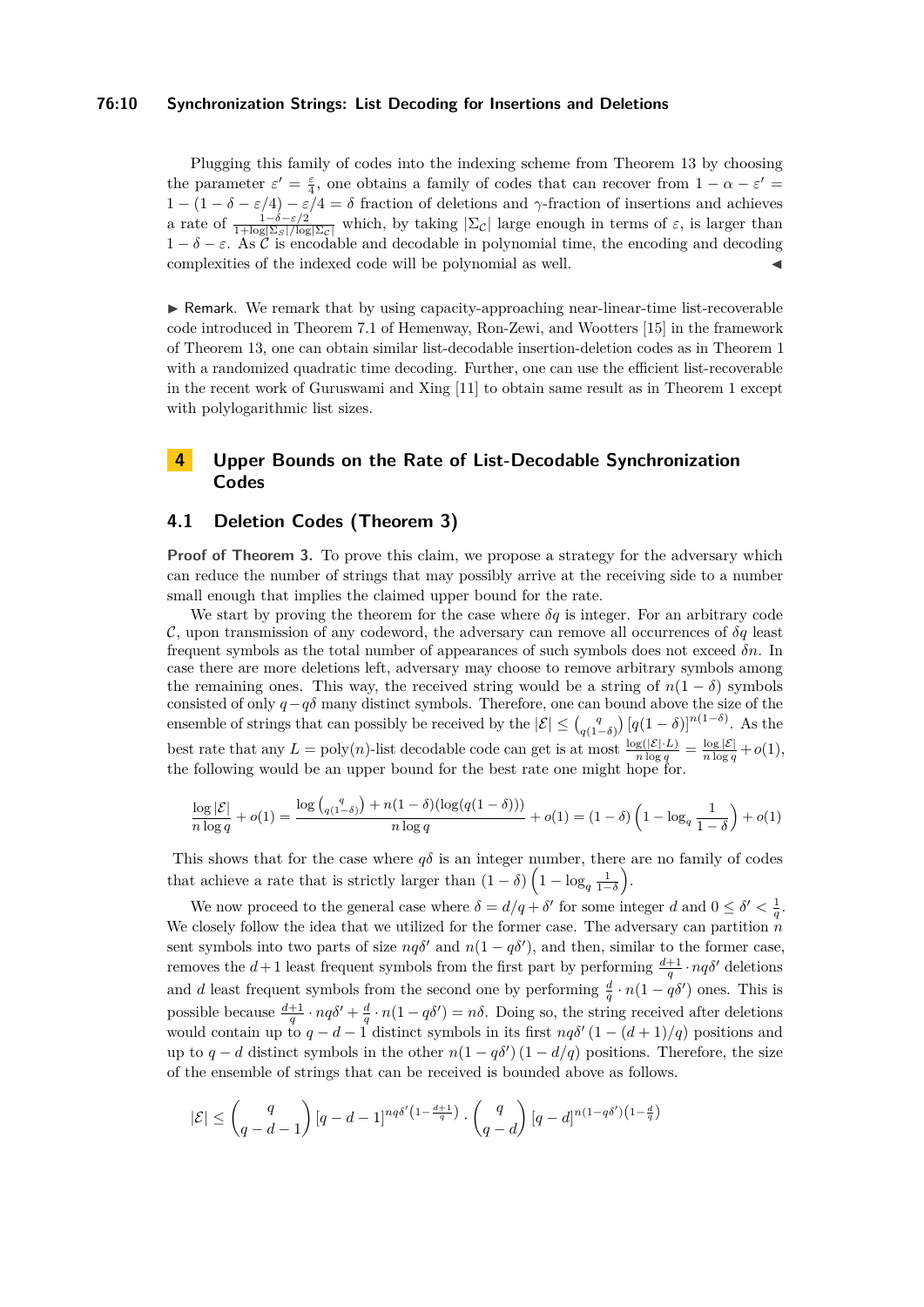This bounds above the rate of any family of list-decodable insdel codes by the following.

$$
\frac{\log |\mathcal{E}|}{n \log q}
$$
\n
$$
= \frac{\log \left( q - \frac{q}{d-1} \right) + n q \delta' \left( 1 - \frac{d+1}{q} \right) \log (q - d - 1) + \log \left( \frac{q}{q - d} \right) + n \left( 1 - q \delta' \right) \left( 1 - \frac{d}{q} \right) \log (q - d)}{n \log q}
$$
\n
$$
= q \delta' \left[ \left( 1 - \frac{d+1}{q} \right) \left( 1 - \log_q \frac{1}{1 - (d+1)/q} \right) \right] + (1 - q \delta') \left[ \left( 1 - \frac{d}{q} \right) \left( 1 - \log_q \frac{1}{1 - d/q} \right) \right] \blacktriangleleft
$$

# **4.2 Insertion Codes (Theorem [2\)](#page-3-0)**

Before providing the proof of Theorem [2,](#page-3-0) we first point out that any *q* − 1 insertions can be essentially used as a single erasure. As a matter of fact, by inserting *q* − 1 symbols around the first symbol adversary can make a  $1, 2, \cdots, q$  substring around first symbol and therefore, essentially, make the receiver unable to gain any information about it. In fact, with *γn* insertions, the adversary can repeat this procedure around any  $\left|\frac{\gamma n}{q-1}\right|$  symbols he wishes. This basically gives that, with  $\gamma n$  insertions, adversary can *erase*  $\left|\frac{\gamma n}{q-1}\right|$  many symbols. Thus, one cannot hope for finding list-decodable codes with rate  $1 - \frac{\gamma}{q-1}$  or more protecting against *γn* insertions.

**Proof of Theorem [2.](#page-3-0)** To prove this, consider a code C with rate  $R \geq 1 - \log_q(\gamma + 1) \gamma \left( \log_q \frac{\gamma+1}{\gamma} - \log_q \frac{q}{q-1} \right) + \varepsilon$  for some  $\varepsilon > 0$ . We will show that there exist  $c_0^n$  many codewords in *C* that can be turned into one specific string  $z \in [1..q]^{n(\gamma+1)}$  with  $\gamma n$  insertions for some constant  $c_0 > 1$  that merely depends on *q* and  $\varepsilon$ .

First, the lower bound assumed for the rate implies that

$$
|C| = q^{nR} \ge q^{n\left(1 - \log_q(\gamma + 1) - \gamma \left(\log_q \frac{\gamma + 1}{\gamma} - \log_q \frac{q}{q - 1}\right) + \varepsilon\right)}.
$$
\n<sup>(1)</sup>

Let *Z* be a random string of length  $(\gamma + 1)n$  over the alphabet [1*..q*]. We compute the expected number of codewords of  $\mathcal C$  that are subsequences of  $Z$  denoted by  $X$ .

<span id="page-10-0"></span>
$$
\mathbb{E}[X] = \sum_{y \in C} \Pr\{y \text{ is a subsequence of } Z\}
$$
\n
$$
= \sum_{y \in C} \sum_{1 \le a_1 < a_2 < \dots < a_n \le n(\gamma+1)} \frac{1}{q^n} \left(1 - \frac{1}{q}\right)^{a_n - n} \tag{2}
$$
\n
$$
= |C| (q - 1)^{-n} \sum_{l=n}^{n(1+\gamma)} {l \choose n} \left(\frac{q-1}{q}\right)^l
$$
\n
$$
\leq |C| (q - 1)^{-n} n \gamma {n(1 + \gamma) \choose n} \left(\frac{q-1}{q}\right)^{n(1+\gamma)} \tag{3}
$$
\n
$$
= n \gamma |C| (q - 1)^{n\gamma} q^{-n(1+\gamma)} 2^{n(1+\gamma)H\left(\frac{1}{1+\gamma}\right) + o(n)}
$$
\n
$$
= n \gamma |C| q^{n(\gamma \log_q(q-1) - 1 - \gamma + \log_q(1+\gamma) + \gamma \log_q \frac{1+\gamma}{\gamma}) + o(1)}
$$
\n
$$
= q^{n\varepsilon + o(n)} \tag{4}
$$

Step [\(2\)](#page-10-0) is obtained by conditioning the probability of *y* being a subsequence of *Z* over the leftmost occurrence of *y* in *Z* indicated by  $a_1, a_2, \dots, a_n$  as indices of *Z* where the leftmost occurrence of *y* is located. In that event,  $Z_{a_i}$  has to be similar to  $y_i$  and  $y_i$  cannot appear in  $Z[y_{i-1} + 1, y_i - 1]$ . Therefore, the probability of this event is  $\left(\frac{1}{q}\right)^n \left(1 - \frac{1}{q}\right)^{a_n - n}$ . To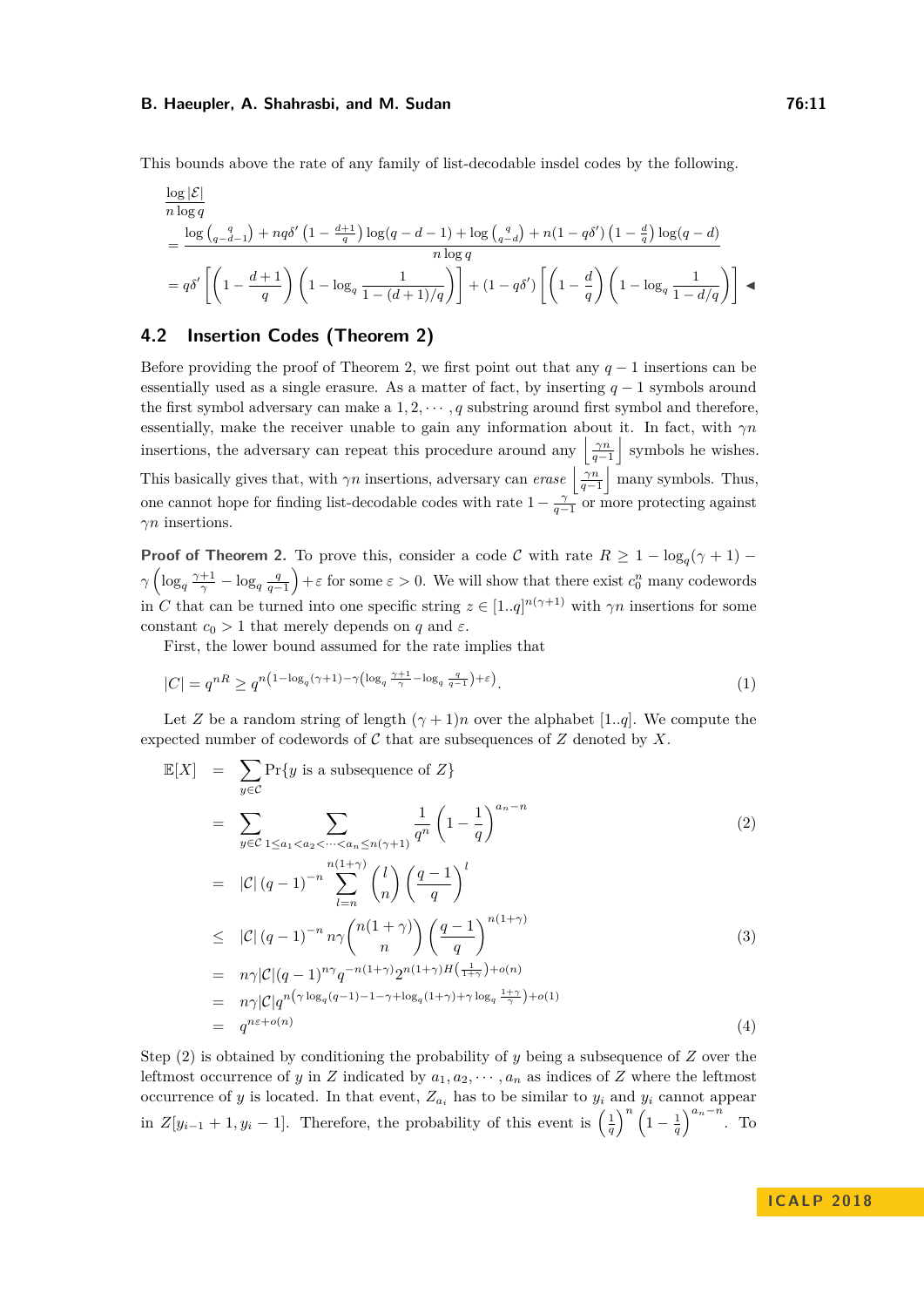#### **76:12 Synchronization Strings: List Decoding for Insertions and Deletions**

verify Step [\(3\)](#page-10-0), we show that the summation in previous step takes its largest value when  $l = n(1 + \gamma)$  and bound the summation above by  $n\gamma$  times that term. To see that  $\binom{l}{n}\left(\frac{q-1}{q}\right)^l$ is maximized for  $l = n(1 + \gamma)$  in  $n \leq l \leq n(1 + \gamma)$  it suffices to show that the ratio of consecutive terms is larger than one for  $l \leq n(1 + \gamma)$ :

$$
\frac{\binom{l}{n}\left(\frac{q-1}{q}\right)^l}{\binom{l-1}{n}\left(\frac{q-1}{q}\right)^{l-1}} = \frac{l}{l-n} \cdot \frac{q-1}{q} = \frac{1-\frac{1}{q}}{1-\frac{n}{l}} \ge 1
$$

The last inequality follows from the fact that  $l \leq n(\gamma + 1) \leq nq \Rightarrow \frac{1}{q} < \frac{n}{l}$ .

Finally, by [\(4\)](#page-10-0), there exists some  $z \in [1..q]^{(a+1)n}$  to which at least  $q^{\varepsilon n+o(n)}$ , i.e., exponentially many codewords of  $C$  are subsequences. Therefore, polynomial-sized list decoding for received message *z* is impossible and proof is complete.

# <span id="page-11-0"></span>**5 Analysis of Random Codes**

## **5.1 Random Insertion Codes (Theorem [7\)](#page-5-0)**

**Proof of Theorem [7.](#page-5-0)** We prove the claim by considering a random insertion code  $\mathcal{C}$  that maps any  $x \in [1..q]^{Rn}$  to some uniformly at random chosen member of  $[1..q]^{n}$  denoted by  $E_c(x)$  and showing that it is possible to list-decode C with high probability.

Note that in an insertion channel, the original message sent by Alice is a substring of the message received on Bob's side. Therefore, a random insertion code  $\mathcal C$  is *l*-list decodable if for any  $z \in [1..q]^{(\gamma+1)n}$ , there are at most *l* codewords of C that are subsequences of z. For some fixed  $z \in [1..q]^{(\gamma+1)n}$ , the probability of some uniformly at random chosen  $y \in [1..q]^{n}$ being a substring of *z* can be bounded above as follows.

$$
\Pr_{y} \{ y \text{ is a subsequence of } z \} \leq {(\gamma + 1)n \choose n} q^{-n}
$$
  
= 
$$
2^{n(\gamma + 1)H(\frac{1}{\gamma + 1}) + o(n)} q^{-n}
$$
  
= 
$$
q^{n(\log_q(\gamma + 1) + \gamma \log_q \frac{\gamma + 1}{\gamma} - 1 + o(1))}
$$

Therefore, for a random code C of rate R and any  $m_1, \dots, m_{l+1} \in [1..q]^{nR}$  and some fixed  $z \in [1..q]^{n(\gamma+1)}$ :

$$
\Pr\left\{E_{\mathcal{C}}(m_1),\cdots,E_{\mathcal{C}}(m_{l+1})\right\} \text{ are subsequences of } z\right\} \le q^{n(l+1)\left(\log_q(\gamma+1)+\gamma\log_q\frac{\gamma+1}{\gamma}-1+o(1)\right)}
$$

Hence, using the union bound over  $z \in [1..q]^{n(\gamma+1)}$ , for the random code C:

<span id="page-11-1"></span>
$$
\Pr_{\mathcal{C}}\left\{\exists z \in [1..q]^{n(\gamma+1)}, m_1, \cdots, m_{l+1} \in q^{nR} \text{ s.t. } E_{\mathcal{C}}(m_1), \cdots \text{ are subsequences of } z\right\}
$$
\n
$$
\leq q^{n(\gamma+1)} \left(q^{Rn}\right)^{l+1} q^{n(l+1)\left(\log_q(\gamma+1) + \gamma \log_q \frac{\gamma+1}{\gamma} - 1 + o(1)\right)}
$$
\n
$$
= q^{n(\gamma+1) + Rn(l+1) + n(l+1)\left(\log_q(\gamma+1) + \gamma \log_q \frac{\gamma+1}{\gamma} - 1 + o(1)\right)} \tag{5}
$$

As long as *q*'s exponent in [\(5\)](#page-11-1) is negative, this probability is less than one and drops exponentially to zero as *n* grows.

<span id="page-11-2"></span>
$$
n(\gamma + 1) + Rn(l+1) + n(l+1) \left( \log_q(\gamma + 1) + \gamma \log_q \frac{\gamma + 1}{\gamma} - 1 + o(1) \right) < 0
$$
\n
$$
\Leftrightarrow \quad R < 1 - \log_q(\gamma + 1) - \gamma \log_q \frac{\gamma + 1}{\gamma} - \frac{\gamma + 1}{l+1} + o(1) \tag{6}
$$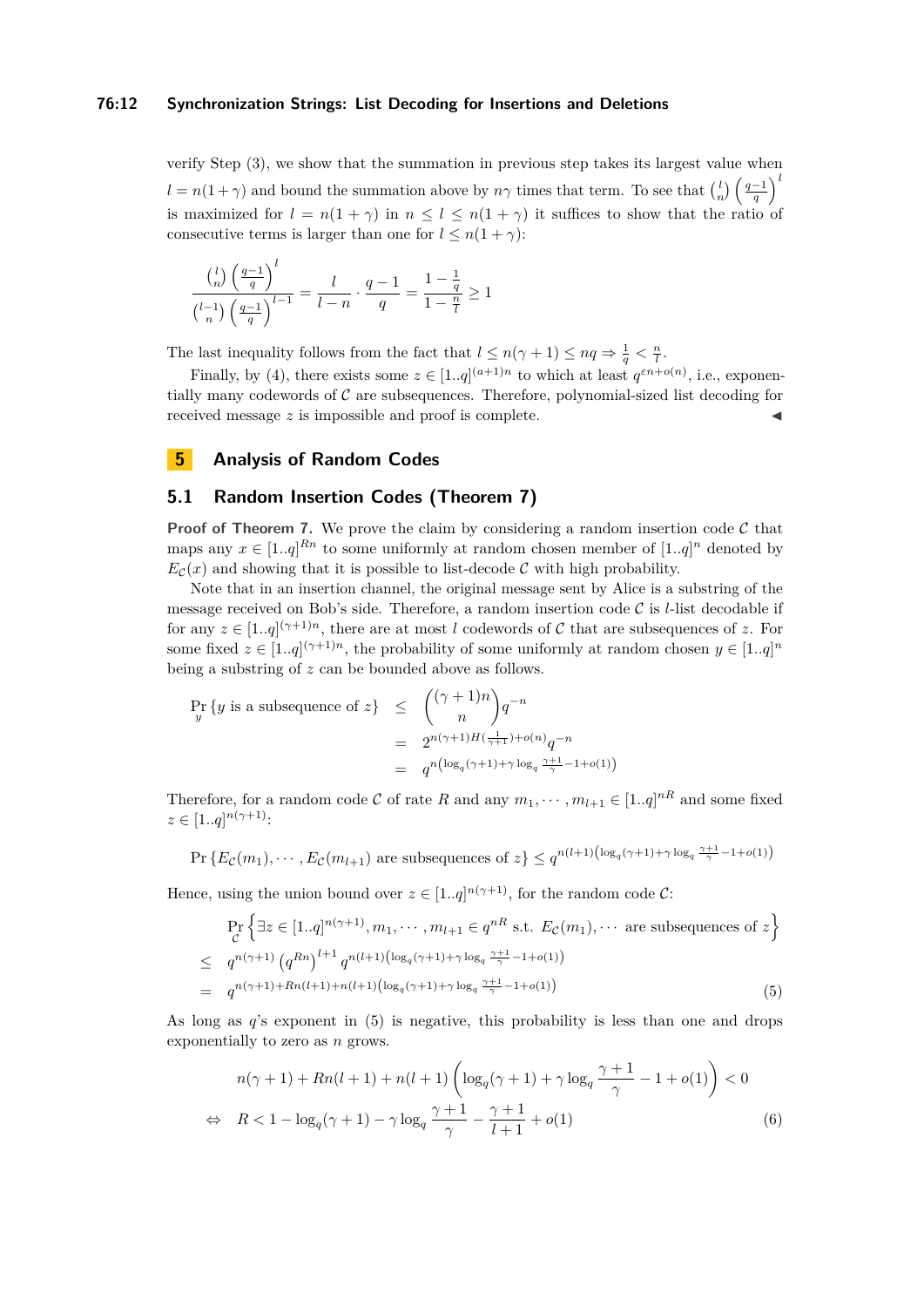Therefore, the family of random codes with any rate *R* that satisfies [\(6\)](#page-11-2) is list-decodable with a list of size  $l$  with high probability.

The analysis for random deletion codes (Theorem [6\)](#page-4-2) can be found in the extended version of this article.

#### **References**

- <span id="page-12-8"></span>**1** Venkatesan Guruswami and Piotr Indyk. Expander-based constructions of efficiently decodable codes. In *Proceedings of the Annual Symposium on Foundations of Computer Science (FOCS)*, pages 658–667. IEEE, 2001.
- <span id="page-12-9"></span>**2** Venkatesan Guruswami and Piotr Indyk. Near-optimal linear-time codes for unique decoding and new list-decodable codes over smaller alphabets. In *Proceedings of the thiry-fourth annual ACM symposium on Theory of computing*, pages 812–821. ACM, 2002.
- <span id="page-12-10"></span>**3** Venkatesan Guruswami and Piotr Indyk. Linear time encodable and list decodable codes. In *Proceedings of the thirty-fifth annual ACM symposium on Theory of computing*, pages 126–135. ACM, 2003.
- <span id="page-12-11"></span>**4** Venkatesan Guruswami and Piotr Indyk. Linear-time list decoding in error-free settings. In *International Colloquium on Automata, Languages, and Programming*, pages 695–707. Springer, 2004.
- <span id="page-12-2"></span>**5** Venkatesan Guruswami and Ray Li. Efficiently decodable insertion/deletion codes for high-noise and high-rate regimes. In *Information Theory (ISIT), 2016 IEEE International Symposium on*, pages 620–624. IEEE, 2016.
- <span id="page-12-3"></span>**6** Venkatesan Guruswami and Atri Rudra. Explicit codes achieving list decoding capacity: Error-correction with optimal redundancy. *IEEE Transactions on Information Theory*, 54(1):135–150, 2008.
- <span id="page-12-7"></span>**7** Venkatesan Guruswami and Madhu Sudan. Improved decoding of reed-solomon and algebraic-geometric codes. In *Foundations of Computer Science, 1998. Proceedings. 39th Annual Symposium on*, pages 28–37. IEEE, 1998.
- <span id="page-12-12"></span>**8** Venkatesan Guruswami and Carol Wang. Optimal rate list decoding via derivative codes. In *Approximation, Randomization, and Combinatorial Optimization. Algorithms and Techniques*, pages 593–604. Springer, 2011.
- <span id="page-12-1"></span>**9** Venkatesan Guruswami and Carol Wang. Deletion codes in the high-noise and high-rate regimes. *IEEE Transactions on Information Theory*, 63(4):1961–1970, 2017.
- <span id="page-12-13"></span>**10** Venkatesan Guruswami and Chaoping Xing. List decoding reed-solomon, algebraicgeometric, and gabidulin subcodes up to the singleton bound. In *Proceedings of the fortyfifth annual ACM symposium on Theory of computing*, pages 843–852. ACM, 2013.
- <span id="page-12-4"></span>**11** Venkatesan Guruswami and Chaoping Xing. Optimal rate list decoding over bounded alphabets using algebraic-geometric codes. *arXiv preprint arXiv:1708.01070*, 2017.
- <span id="page-12-0"></span>**12** Bernhard Haeupler and Amirbehshad Shahrasbi. Synchronization strings: Codes for insertions and deletions approaching the singleton bound. In *Proceedings of the Annual Symposium on Theory of Computing (STOC)*, 2017.
- <span id="page-12-5"></span>**13** Bernhard Haeupler and Amirbehshad Shahrasbi. Synchronization strings: Explicit constructions, local decoding, and applications. In *Proceedings of the Annual Symposium on Theory of Computing (STOC)*, 2018.
- <span id="page-12-6"></span>**14** Bernhard Haeupler, Amirbehshad Shahrasbi, and Ellen Vitercik. Synchronization strings: Channel simulations and interactive coding for insertions and deletions. *Proceedings of the International Conference on Automata, Languages, and Programming (ICALP)*, 2017.
- <span id="page-12-14"></span>**15** Brett Hemenway, Noga Ron-Zewi, and Mary Wootters. Local list recovery of high-rate tensor codes and applications. *Proceedings of the Annual Symposium on Foundations of Computer Science (FOCS)*, 2017.